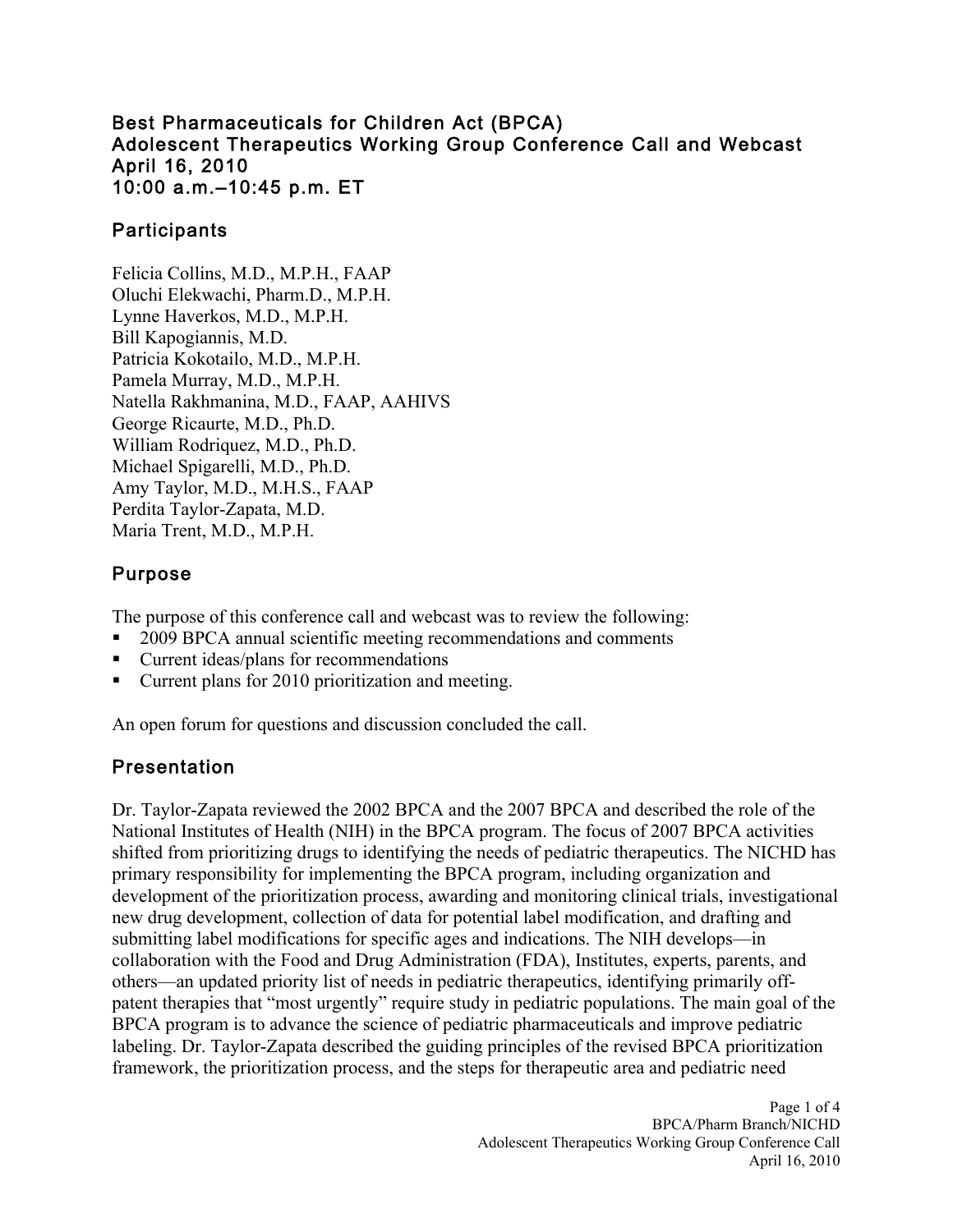nominations. In the near future, a request for information will be posted asking for research nominations concerning pediatric needs and gaps in therapeutic areas. A preliminary list of nominations will be published in the Federal Register in July or August 2010. The list will be finalized in late 2010 or early 2011.

# 2009 BPCA Annual Scientific Meeting Recommendations and Comments

The Adolescent Therapeutics Working Group's findings are summarized as follows:

- Adolescent therapeutics can be defined by
	- – Age (typically somewhere around 12–24 years of age)
	- – Behavior (risk and prevention)
	- – Specific diseases and developmental stages.
- Adolescent therapeutics is an area in which every medication seems to have a black box warning or in which medication use is typically off-label.
- Diseases are impacted by development, and development is impacted by disease. Disease– development interactions include changes in
	- – Hormonal influence
	- – Body composition
	- – Disease processes
	- – Adherence
	- – Metabolism.
- Pharmacokinetics (PK), pharmacodynamics (PD), and safety and efficacy of drugs are affected by development.
- Development can affect a drug's mechanism of action and/or metabolic side effects.

The Adolescent Therapeutics Working Group made the following recommendations:

- Understand the effects of pubertal development and body weight on PK, PD, and pharmacogenetics (PG) of pharmaceutical agents in children and adolescents, with special emphasis on
	- The effect of both stage of sexual maturity and body weight on drug distribution and metabolism
	- – PG changes in the expression of drug-metabolizing enzymes in adolescents related to age, family history, and pubertal maturation
	- Extent and mechanism, risk factors, and consequences of weight gain seen in older children and adolescents treated with antipsychotics, parenteral contraceptives, and other agents associated with weight gain
	- – Impact of adherence on the pharmacotherapy and therapeutic outcome in adolescents because adolescents frequently are responsible for managing their own medications and treatments.
- Develop a protocol across review divisions within the FDA to evaluate the endocrine and metabolic, psychological, and reproductive impact of pharmacotherapy in adolescents, with particular emphasis on psychotropic and other drugs frequently used in adolescents.
- Develop understanding of how and where to distinguish between pediatric (preadolescent) and adult dosing guidelines for all drugs used in adolescents, including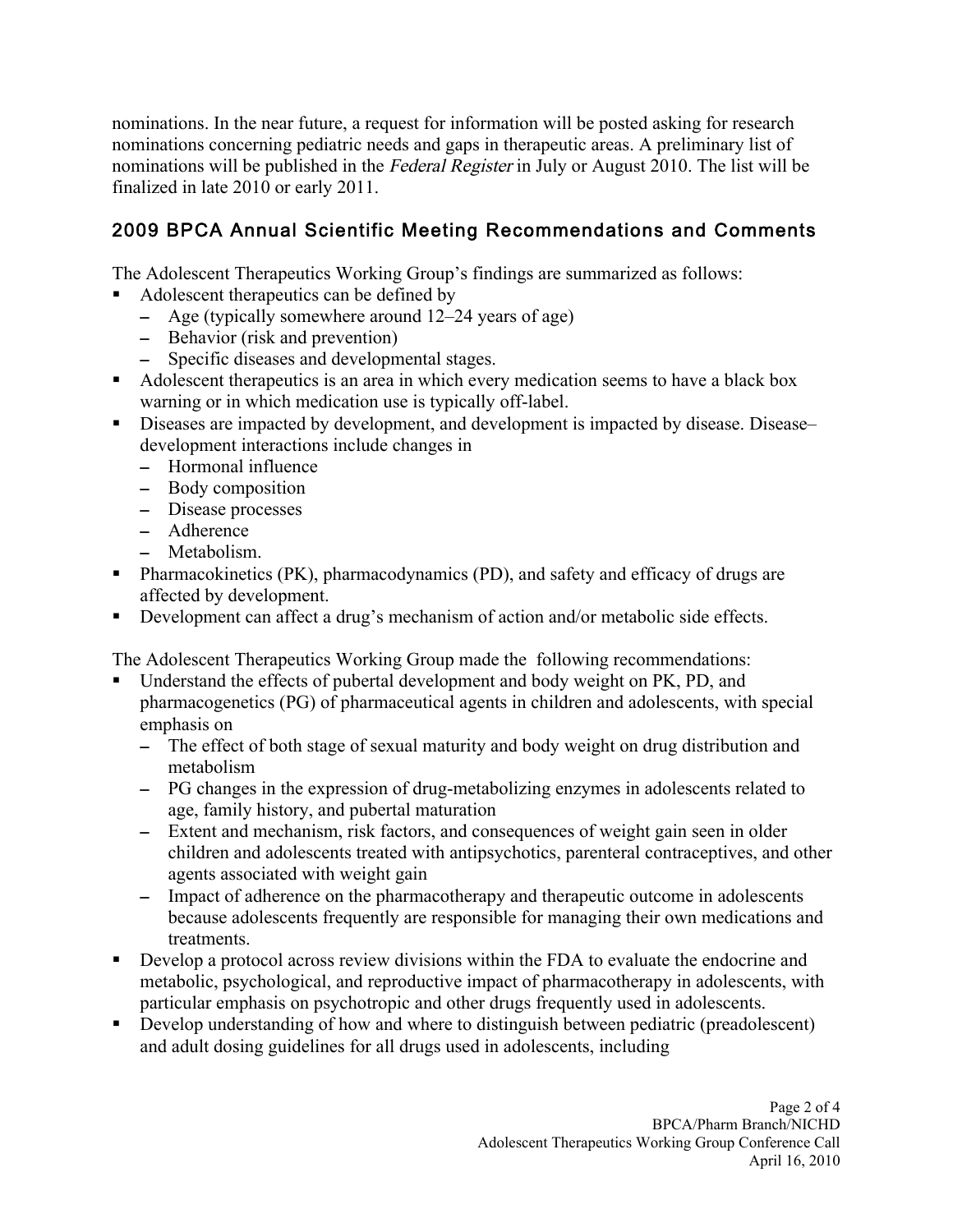- – Determining when weight- and/or age-based dosing regimens are no longer applicable (for example, when administering HIV drugs for a 12-year-old who is at or above adult weight or in a young adult who is significantly below adult weight)
- Determining whether development of specific adolescent dosing guidelines needs to be considered for the therapeutic agents most commonly used within adolescents and young adults.

# Current Ideas/Plans for Recommendations

- With regard to the effects of puberty on PK, PD, and PG, the NICHD is considering funding opportunities (R01, R03) for 2011 or 2012. Research areas include mechanisms of adverse effects of drugs and developmental pharmacology, with special emphasis on puberty. The Obstetric and Pediatric Pharmacology Branch already has a developmental pharmacology funding announcement (ttp://grants.nih.gov/grants/guide/pa-files/PAR-07-416.html)and is considering expanding it to include an emphasis on puberty.
- The NICHD and FDA Pediatric Divisions met in January 2010 to discuss options for developing FDA protocols for endocrine effects of drugs across divisions. Because the divisions tend to function independently, there are challenges to conducting protocols across all of the divisions. In addition, the protocols are often drug-specific.
- With regard to developing pediatric and adult dosing guidelines:
	- The NICHD and the National Cancer Institute are co-sponsoring an investigation of PK/PD changes based on body mass index for a cancer drug, including the effects of age and development stage on dosing.
	- – For an emerging initiative with the Federal Liaison Group for Asthma Education and Research, Dr. Taylor-Zapata will introduce issues about PK/PD for asthma drug dosing guidelines in pediatric populations versus adults.
	- Plans for addressing HIV drugs dosing guidelines are pending.

# Current Plans for 2010 Prioritization and Meeting

The 2010 BPCA annual scientific meeting is tentatively scheduled for November. Adolescent Therapeutics Working Group members will be invited. BPCA program activities in 2010 will focus on four therapeutic areas: endocrine, gastrointestinal, devices, and neurology. New working groups will be formed to address these areas. Working group members are invited to participate in 2010 teleconferences and to become stakeholders who evaluate new therapeutic areas under consideration for BPCA funding. Dr. Taylor-Zapata proposed that the working group draft a paper that describes its work over the past year and provides an update on the current state of adolescent pharmacology.

### Open Forum

Dr. Rodriguez noted that one therapeutic area that has been overlooked is adolescent migraines. All but one drug used to treat adolescent migraines has been ineffective. Research could help develop new ways of identifying which adolescents would benefit from migraine medications. Dr. Rodriguez also noted that there is a new Office of Adolescent Health in the U.S. Department